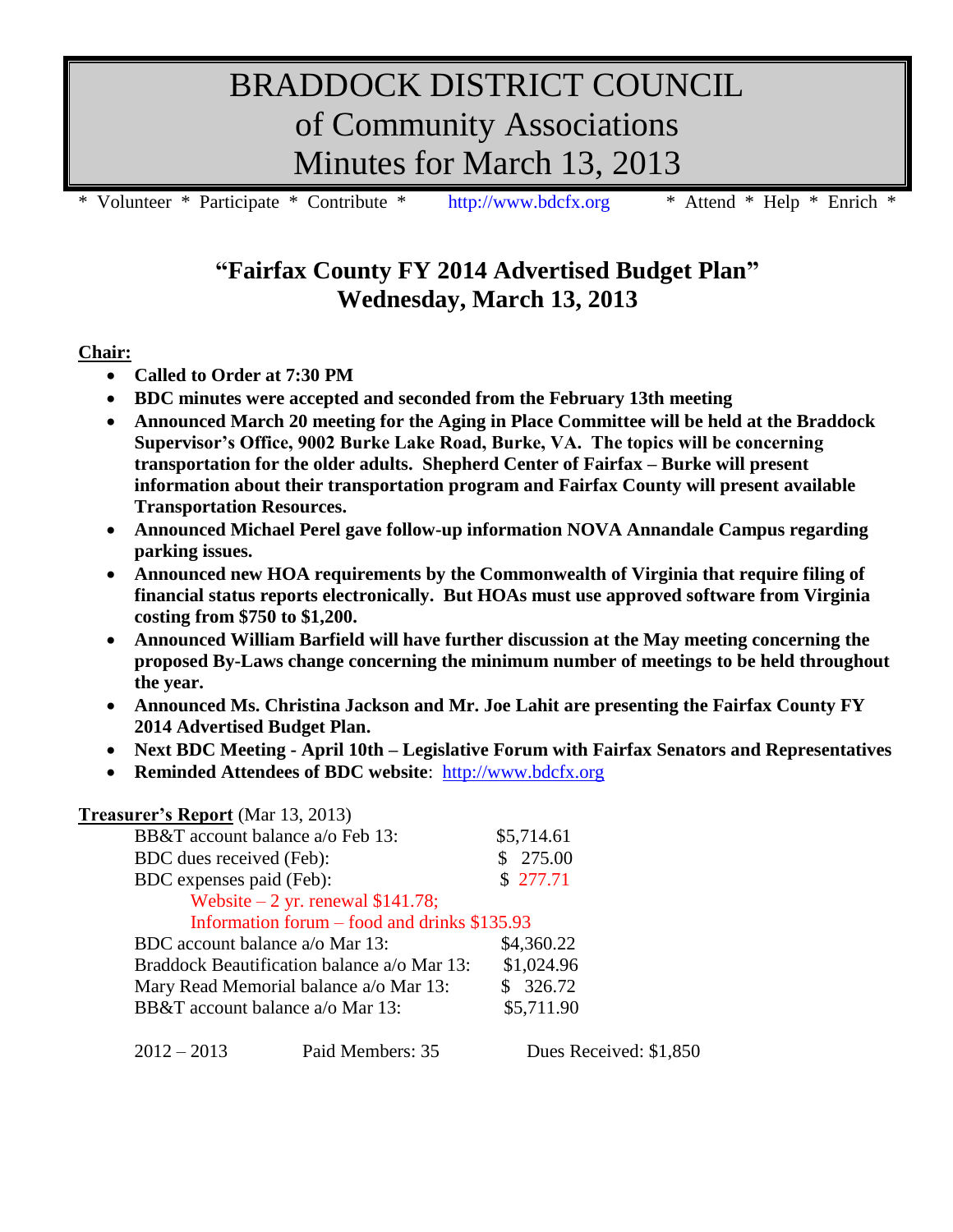#### **Supervisor John Cook, Braddock District:**

- Final application has been filed for the Monticello Dog Park**.**
- Storm water ordnances zoning since 1976 has changed 430 times in Fairfax County. Fairfax Water Commission wants to do a new publication but is still waiting for procedures to treat storm runoff. No date for the revised procedures yet. This ordnance is a big deal in Fairfax County because it will affect many people. The restriction will deal with anything being built. The water will have to be captured even if it is an addition to your home. Public lands will also need to build drains for the water run-off.
- Recommends the BDC get a nomination committee for upcoming elections for President, Vice President, and Treasurer positions that will reach their term limit.
- Monday, April 2 there will be a Town Hall concerning the Fairfax County FY 2014 Advertised Budget Plan at Robinson High School with Ed Long.

#### **Michael Perel, NOVA Parking Issues:**

- Follow-up information regarding the safety problems caused by community college students parking in the Wakefield Chapel Road neighborhood:
	- o Six presidents of civic/homeowners associations signed a letter to the community college and our elected representatives about the safety problem and effect on our neighborhoods that the student traffic and parking are causing. Among the things the letter pointed out are the following.
	- o Student parking on our residential streets is a major safety problem in addition to adversely impacting the quality of life of the neighborhood.
	- o The reason students park on our residential streets is that the college charges almost \$100 per semester to park
	- o Many other Virginia Community Colleges do not charge for parking
	- o By not taking responsibility for the problem, they have caused residents to set up RPPDs, which unfairly shifts the burden to our community and does not really solve the problem students will find other streets to park, even across Little River Turnpike
- Supervisor Cook held a community meeting at the end of Feb at which the Provost of the campus said they were looking into several options to alleviate the problem. Unfortunately, these options, for example, include the ability of students to incorporate parking fees in financial aid and setting up shuttle buses between campuses show that they do not understand the causes of the problem.
- The online petition to mobilize the community to push for elimination of parking fees continues to attract signers—91, many of whom have posted descriptions of close calls they have encountered with students. This is the petition link: [https://www.change.org/petitions/nvcc-annandale-campus-change-policies-that-endanger-safety-of](https://www.change.org/petitions/nvcc-annandale-campus-change-policies-that-endanger-safety-of-your-students-and-our-neighborhood)[your-students-and-our-neighborhood](https://www.change.org/petitions/nvcc-annandale-campus-change-policies-that-endanger-safety-of-your-students-and-our-neighborhood)
- A number of online news articles have appeared and are giving the issue additional publicity. Here is the latest: [http://www.fairfaxtimes.com/article/20130313/NEWS/130319613/1117/nvcc-x2019-s](http://www.fairfaxtimes.com/article/20130313/NEWS/130319613/1117/nvcc-x2019-s-growing-creates-parking-pains-for-neighbors&template=fairfaxTimes)[growing-creates-parking-pains-for-neighbors&template=fairfaxTimes](http://www.fairfaxtimes.com/article/20130313/NEWS/130319613/1117/nvcc-x2019-s-growing-creates-parking-pains-for-neighbors&template=fairfaxTimes)